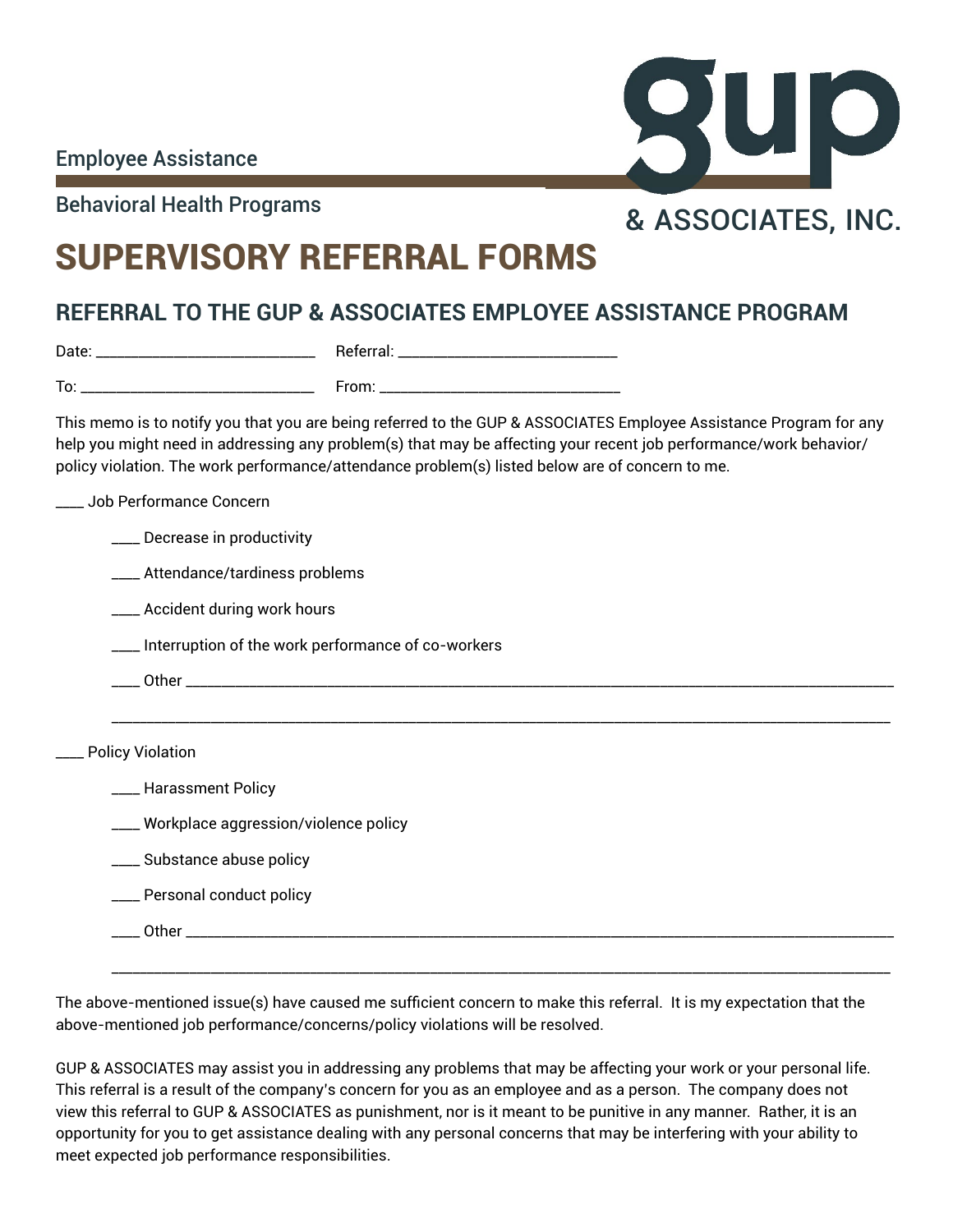### **OPTIONAL – CHECK IF APPLICABLE**

Your attendance and compliance with GUP & ASSOCIATES recommendations may have an impact on your employment status, as indicated below.

\_\_\_\_ Your employment status is dependant on your compliance with attendance and treatment recommendations made by GUP & ASSOCIATES. If you do not comply your employment may be terminated.

\_\_\_\_ Your employment status is not dependant on your compliance with attendance compliance or treatment recommendations made by GUP & ASSOCIATES. However, if you do not comply, you may not be given another opportunity to use GUP & ASSOCIATES's services as part of a corrective action plan. Future corrective action measures regarding this job concern will be based on job performance, work behavior and policy compliance only.

It has not been determined if your employment is dependant on your attendance at counseling or compliance with GUP & ASSOCIATES's recommendations. If you do not comply with GUP & ASSOCIATES's attendance and treatment recommendations, you may not be given another opportunity to use GUP & ASSOCIATES's services as part of a corrective action plan. Future corrective action measures regarding this job concern will be based on job performance, work behavior and policy compliance only.

\_\_\_\_\_\_\_\_\_\_\_\_\_\_\_\_\_\_\_\_\_\_\_\_\_\_\_\_\_\_\_\_\_\_\_\_\_\_\_\_\_\_\_\_\_\_\_\_\_\_\_\_\_\_\_\_\_\_\_\_\_\_\_\_\_\_\_\_\_\_\_\_\_\_\_\_\_\_\_\_\_\_\_\_\_\_\_\_\_\_\_\_\_\_\_\_\_\_\_\_\_\_\_\_\_\_\_\_\_\_\_\_\_\_\_\_\_\_

\_\_\_\_\_\_\_\_\_\_\_\_\_\_\_\_\_\_\_\_\_\_\_\_\_\_\_\_\_\_\_\_\_\_\_\_\_\_\_\_\_\_\_\_\_\_\_\_\_\_\_\_\_\_\_\_\_\_\_\_\_\_\_\_\_\_\_\_\_\_\_\_\_\_\_\_\_\_\_\_\_\_\_\_\_\_\_\_\_\_\_\_\_\_\_\_\_\_\_\_\_\_\_\_\_\_\_\_\_\_\_\_\_\_\_\_\_\_

\_\_\_\_\_\_\_\_\_\_\_\_\_\_\_\_\_\_\_\_\_\_\_\_\_\_\_\_\_\_\_\_\_\_\_\_\_\_\_\_\_\_\_\_\_\_\_\_\_\_\_\_\_\_\_\_\_\_\_\_\_\_\_\_\_\_\_\_\_\_\_\_\_\_\_\_\_\_\_\_\_\_\_\_\_\_\_\_\_\_\_\_\_\_\_\_\_\_\_\_\_\_\_\_\_\_\_\_\_\_\_\_\_\_\_\_\_\_

\_\_\_\_ Other \_\_\_\_\_\_\_\_\_\_\_\_\_\_\_\_\_\_\_\_\_\_\_\_\_\_\_\_\_\_\_\_\_\_\_\_\_\_\_\_\_\_\_\_\_\_\_\_\_\_\_\_\_\_\_\_\_\_\_\_\_\_\_\_\_\_\_\_\_\_\_\_\_\_\_\_\_\_\_\_\_\_\_\_\_\_\_\_\_\_\_\_\_\_\_\_\_\_\_\_\_\_\_\_\_\_\_\_

I urge you to take advantage of the services offered by GUP & ASSOCIATES. The only information that will be shared by GUP & ASSOCIATES with Human Resources is the information that you authorize GUP & ASSOCIATES to disclose. The following page details this information.

Please call GUP & ASSOCIATES within 48 hours. Whether you choose to contact GUP & ASSOCIATES is your choice. However, failure to call within 48 hours will be considered non-compliance with this formal referral and the aboveindicated impact on your job status may apply.

## **GUP & ASSOCIATES EMPLOYEE ASSISTANCE PROGRAM**

### **1-877-GUP-3200 OR 404-634-0014**

I will follow up with you on to review your job performance/work behavior. If the previously-mentioned problem(s) have not been resolved within a reasonable period of time, further action may be taken.

The above information has been reviewed with me.

| Witne | Employee's |
|-------|------------|
| ט ט   | signature  |
| Date  | Date       |